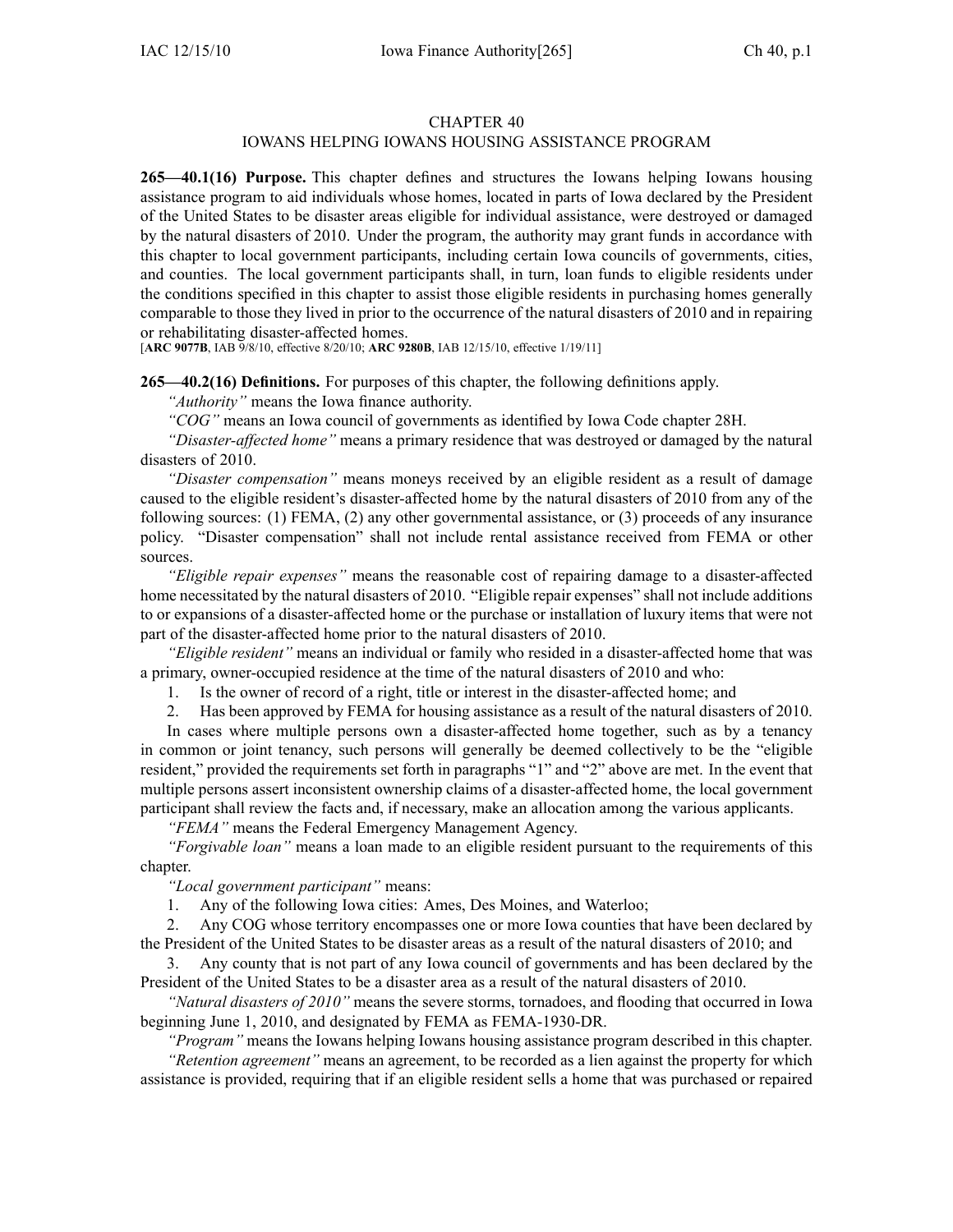with the assistance of a loan made under this chapter, then that portion of the original principal amount that has not been forgiven, if any, shall be repaid. [**ARC 9077B**, IAB 9/8/10, effective 8/20/10; **ARC 9280B**, IAB 12/15/10, effective 1/19/11]

## **265—40.3(16) Grants to local government participants.**

**40.3(1)** *Allocation; gran<sup>t</sup> agreement.*

*a. Initial allocation.* The authority shall make an initial allocation of the funds made available for the program to the local governmen<sup>t</sup> participants pro rata based on the funds awarded by FEMA under its housing assistance program, preliminary damage assessments completed by the Iowa homeland security and emergency managemen<sup>t</sup> division, or other factors as may be determined reasonable by the authority to each local governmen<sup>t</sup> participant's jurisdiction as <sup>a</sup> percentage of the total amount of funds awarded as <sup>a</sup> result of the natural disasters of 2010.

*b. Grant agreement.* The authority shall enter into <sup>a</sup> gran<sup>t</sup> agreemen<sup>t</sup> with each local governmen<sup>t</sup> participant, pursuan<sup>t</sup> to which the authority may disburse funds to the local governmen<sup>t</sup> participant for the purposes described in this chapter. The gran<sup>t</sup> agreemen<sup>t</sup> shall be prepared by the authority and may contain such terms and conditions, in addition to those specified in this chapter, as the executive director may deem to be necessary and convenient to the administration of the program and to the efficient and responsible use of the granted funds.

**40.3(2)** *Review of requests for assistance.* The local governmen<sup>t</sup> participant shall accep<sup>t</sup> and review each reques<sup>t</sup> for assistance and shall determine whether the requesting party is an eligible resident. If the requesting party is determined to be an eligible resident, the local governmen<sup>t</sup> participantshall determine whether the funds are being requested for <sup>a</sup> use permitted under the program and the amount available to the eligible resident under the terms of the program.

**40.3(3)** *Coordination with the Iowans helping Iowans business assistance program.* For presidentially declared disaster areas outside <sup>a</sup> COG region, counties may elect to apply singly, join with other counties, or join with an adjacent COG region. Likewise, a city named in the definition of "local governmen<sup>t</sup> participant" in rule 265—40.2(16) may join with <sup>a</sup> COG, county, or multicounty entity. To the extent local governmen<sup>t</sup> participants act jointly or cooperatively in their participation in the small business disaster recovery financial assistance program administered by the Iowa department of economic development pursuan<sup>t</sup> to 261—Chapter 78, Iowa Administrative Code, the authority may require the local governmen<sup>t</sup> participants to similarly act jointly or cooperatively in their participation under this chapter.

**40.3(4)** *Reallocation of unused funds.* Following one year, or following any three-month period during which <sup>a</sup> local governmen<sup>t</sup> participant has requested no draws, the authority may reallocate all or par<sup>t</sup> of any remaining portion of funds initially allocated to that local governmen<sup>t</sup> participant to another local governmen<sup>t</sup> participant with <sup>a</sup> demonstrated need for program funds.

**40.3(5)** *Administrative fees.* Each local governmen<sup>t</sup> participant shall be entitled to receive an administrative fee equal to 5 percen<sup>t</sup> of the funds it loans via the program, plus reasonable inspection fees as may be allowed in the gran<sup>t</sup> agreement.

**40.3(6)** *Proceeds of repayments.* All loan amounts repaid to <sup>a</sup> local governmen<sup>t</sup> participant by an eligible resident pursuan<sup>t</sup> to this chapter shall be returned to the authority's housing assistance fund created by Iowa Code section 16.40.

[**ARC 9077B**, IAB 9/8/10, effective 8/20/10; **ARC 9280B**, IAB 12/15/10, effective 1/19/11]

### **265—40.4** Reserved.

#### **265—40.5(16) Eligible uses.**

**40.5(1)** *Forgivable loans.* Local governmen<sup>t</sup> participants may make forgivable loans, pursuan<sup>t</sup> to the conditions set forth in rule  $265-40.7(16)$ , to eligible residents for the following eligible uses:

*a. Down paymen<sup>t</sup> assistance.* An eligible resident whose disaster-affected home was destroyed or damaged beyond reasonable repair may be provided down paymen<sup>t</sup> assistance for the purchase of replacement housing located within the local governmen<sup>t</sup> participant's jurisdiction, but outside the 100-year flood plain, and, if necessary, for the cost of making reasonable repairs to the home being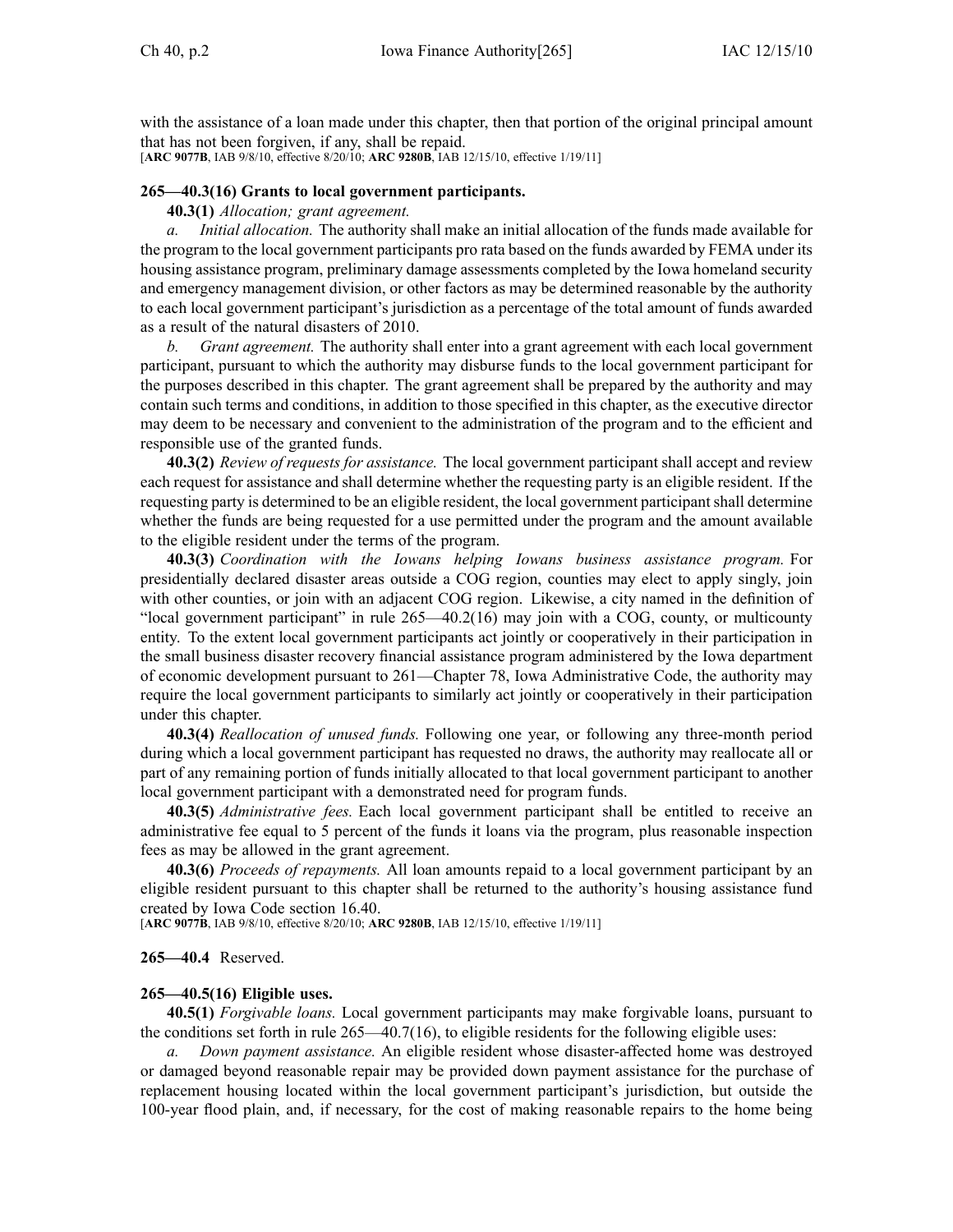purchased to make it safe, decent, and habitable. The amount of down paymen<sup>t</sup> assistance available to an eligible resident (including any amount allowed for making reasonable repairs to the home being purchased) shall not exceed 25 percen<sup>t</sup> of the purchase price of the home being purchased and, in no event, shall the down paymen<sup>t</sup> assistance and any amount allowed for repairs collectively exceed \$25,000.

(1) For purposes of calculating the amount of down paymen<sup>t</sup> assistance available to the eligible resident, the amount of the down paymen<sup>t</sup> assistance shall be reduced by the amount of any disaster compensation received by the eligible resident in excess of any amount necessary to pay off <sup>a</sup> mortgage or real estate purchase contract on the disaster-affected home.

(2) As <sup>a</sup> condition of receiving down paymen<sup>t</sup> assistance, the eligible resident shall agree that any disaster compensation received subsequent to the closing of the forgivable loan, if not applied toward repaymen<sup>t</sup> of <sup>a</sup> mortgage on the disaster-affected home, shall be used by the eligible resident to pay down the balance of the forgivable loan outstanding at the time the eligible resident receives such disaster compensation.

(3) Down paymen<sup>t</sup> assistance shall be allowed only for the purchase of <sup>a</sup> primary residence by means of <sup>a</sup> fully amortized mortgage loan from <sup>a</sup> regulated lender featuring <sup>a</sup> rate of interest that is fixed for at least 5 years and that has <sup>a</sup> term not to exceed 30 years.

(4) Eligible residents who receive down paymen<sup>t</sup> assistance under paragraph 40.5(1)*"a"* may not receive the assistance available under paragraph 40.5(1)*"b."*

(5) An eligible resident shall not use the assistance allowed under 40.5(1)*"a"* for the purchase of more than one home.

*b. Housing repair or rehabilitation.* An eligible resident whose disaster-affected home is not proposed, or located in an area proposed, by <sup>a</sup> municipality or county to the Iowa homeland security and emergency managemen<sup>t</sup> division for property acquisition under the hazard mitigation gran<sup>t</sup> program set forth in Iowa Code chapter 29C (or under any other comparable program implemented in whole or in par<sup>t</sup> to assist in recovery from the natural disasters of 2010) may receive financial assistance to pay for eligible repair expenses up to an amount not to exceed \$25,000 if the local governmen<sup>t</sup> participant determines that the repair or rehabilitation of the home is feasible. The local governmen<sup>t</sup> participant may establish eligibility criteria for housing repair or rehabilitation assistance for disaster-affected homes located in the 100-year flood plain, including but not limited to exclusion of such properties based upon local flood plain managemen<sup>t</sup> requirements. The eligible resident shall establish the necessity and reasonable cost of the repairs or rehabilitation to the reasonable satisfaction of the local governmen<sup>t</sup> participant.

(1) For purposes of calculating the amount of assistance available to the eligible resident pursuan<sup>t</sup> to this paragraph, the cost of repairs to, or rehabilitation of, the disaster-affected home shall be reduced by the amount of any disaster compensation received.

(2) As <sup>a</sup> condition of receiving assistance pursuan<sup>t</sup> to this paragraph, the eligible resident shall agree that any disaster compensation received subsequent to the closing of the forgivable loan shall be used by the eligible resident to pay down the balance of the forgivable loan outstanding at the time the eligible resident receives such disaster compensation.

(3) An eligible resident who receives assistance pursuan<sup>t</sup> to this paragraph shall not be eligible for assistance under paragraph 40.5(1)*"a."*

*c. General conditions of assistance.* Any home to be purchased, repaired or rehabilitated using assistance under the program must be in compliance with all applicable state and local rules and ordinances, including, but not limited to, those relating to building codes, zoning, flood plain ordinances, lead-safe renovators and work practices, and asbestos inspection and removal. To be eligible for assistance, the home must be in compliance as of the time of closing, in the case of purchases, and as of the date of the final disbursement of forgivable loan proceeds, in the case of repair or rehabilitation.

### **40.5(2)** and **40.5(3)** Reserved.

**40.5(4)** *Expenses incurred prior to August 20, 2010.* In the event an eligible resident purchased <sup>a</sup> home or made or caused to be made repairs to <sup>a</sup> disaster-affected home located within the jurisdiction of <sup>a</sup> local governmen<sup>t</sup> participant prior to August 20, 2010 (the effective date of this chapter), the eligible